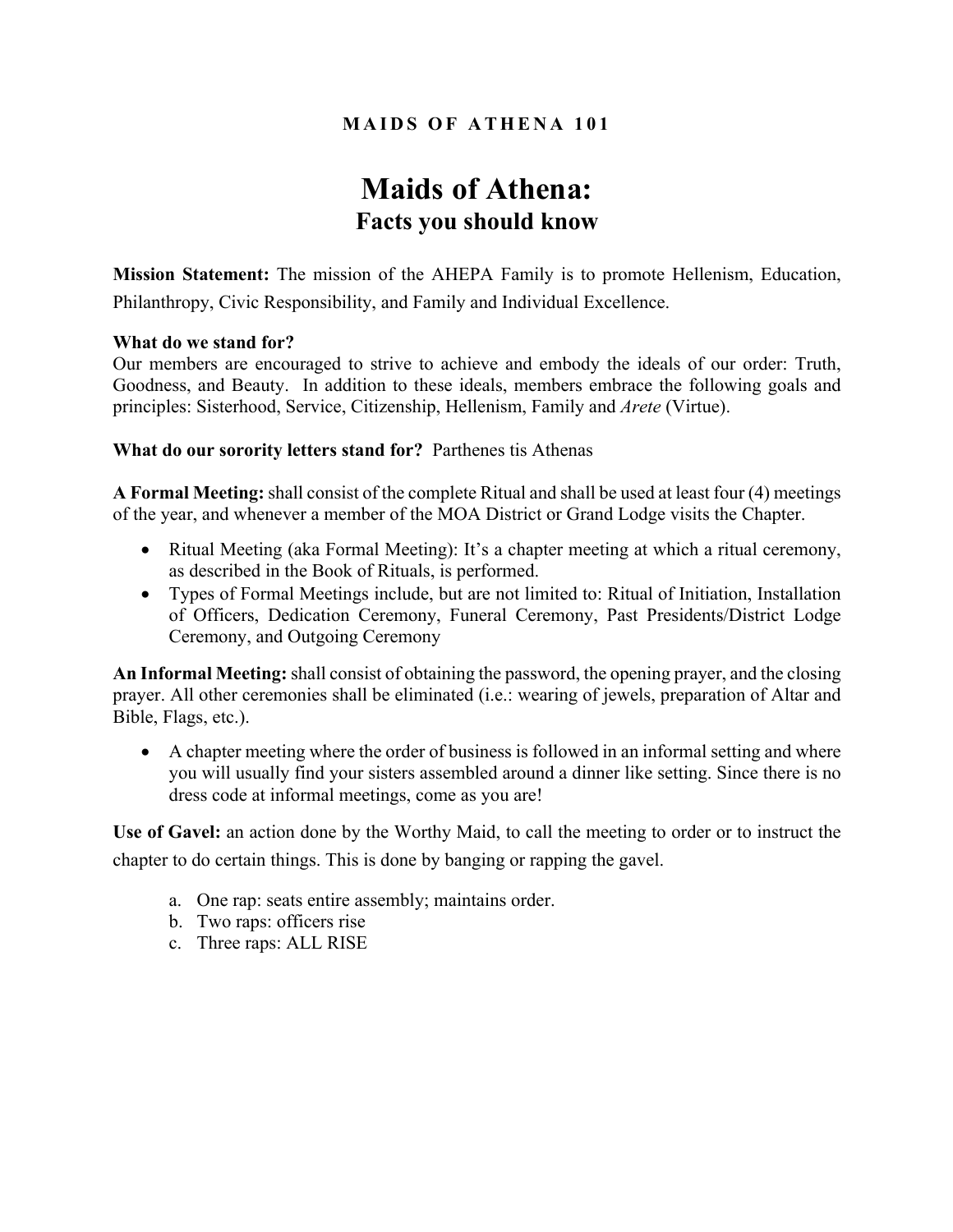# **The Chapter Executive Board**

The various offices of a Maids of Athena chapter must be filled by girls who meet the qualifications and are willing to perform the duties specified by the Constitution, Ritual and Manual of Instruction. All of the officers must be ambitious, hard-working, sensitive and loving girls, who are UNITED in their efforts to lead their chapters. You are the public symbol of your chapter so how you represent yourselves is how others will view you.

Being an officer is a privilege and there is a great deal of responsibility involved when you are an officer. You set the tone for chapter participation. If you are dedicated and involved, your members will be too. If you convey an attitude that is unproductive, your members will be unproductive.

There are eight members who make up the chapter officers (complete duties found in Constitution):

**WORTHY MAID-** is known as the Chapter President. She must, at all times, serve as a leader and motivator for the members in her chapter. She must be knowledgeable of rules, regulations and obligations governing the Order. It is her responsibility to see that everything is done properly and efficiently and follow-up with committees and projects. She is the chief organizer of all activities, the builder of morale and inspiration, and liaison officer with all other chapters and individuals. She appoints committee chairs and delegates responsibilities.

**LOYAL MAID**- is known as the Vice President. It is her responsibility to assume the duties of the Worthy Maid when she is unable to fulfill them and assist the President with chapter projects.

**CORRESPONDING SECRETARY**- is in charge of all incoming and outgoing correspondence. She has the important job of informing all chapter members and advisors of upcoming events and/or meetings. As well, she helps keep the District Lodge and Grand Lodge informed about the chapter activities.

**RECORDING SECRETARY**- is responsible for keeping complete and accurate minutes of each chapter meeting. She records attendance at meetings and collects dues and issues receipts for it.

**TREASURER**- is responsible for any and all money belonging to the chapter, and must keep an accurate record of the chapter's financial status. Along with the Worthy Maid and Chapter Advisor, she signs all checks.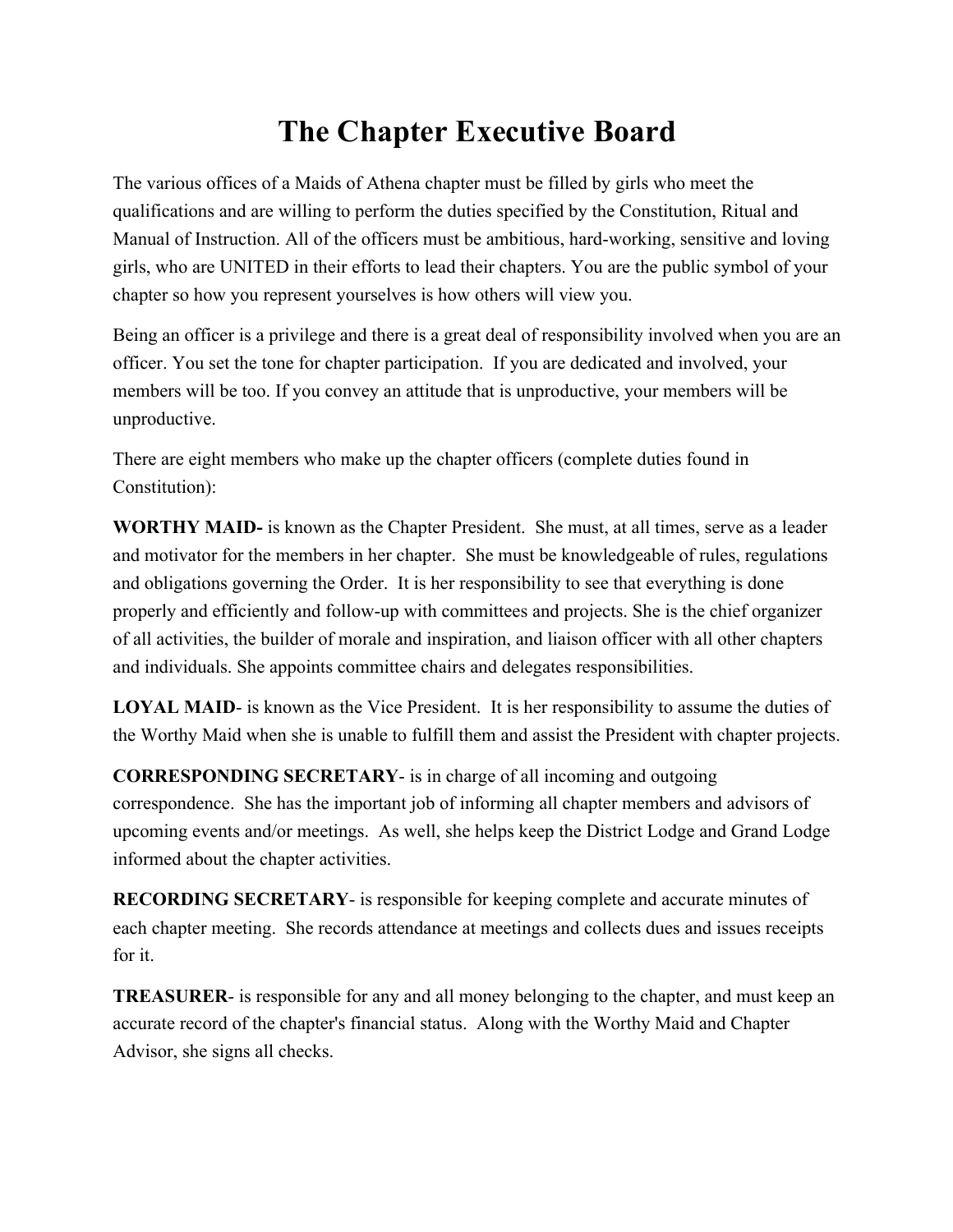**PHYLAX**- is responsible for all Chapter paraphernalia and for keeping a detailed record of the property.

**DELPHIS**- has the important job of establishing the spiritual atmosphere of the meetings by offering the opening and closing prayers.

**MESSENGER**- escorts visiting dignitaries and generally establishes the proper setting for elections and initiations and any other ritual ceremony.

### **MEMBERSHIP 101**

### THE SISTERHOOD EXPERIENCE

A sister is someone who will be honest with you, help you realize your full potential and be by your side to give you a hug during the good and bad times. Think of the friends who have touched your life through the Maids of Athena. Our fraternal organization affords us the opportunity to establish long-lasting friendships throughout the globe and unite under our Hellenic heritage.

The Maids of Athena builds character and strength, enhances confidence and gives young women the drive to set higher goals and accomplish them. We offer many different scholarships, opportunities to travel throughout the world, meet a variety of people that can develop into great and meaningful friendships, develop skills and create outlets for learning about leadership. There are always tournaments or a convention that you can participate, which allows members to truly see the world. In addition, the Maids of Athena exposes you to a variety of philanthropic events in which you can learn so much about yourself and society. Young women are well prepared for any challenges of life due to the experiences of the Maids of Athena.

### RECRUITING NEW MEMBERS

**ORGANIZATIONS DO NOT EXIST WITHOUT THEIR MEMBERS.** Becoming a member is not enough to make someone remain a member. Remember we are part of a **voluntary** organization, which means that you as an officer must work harder to ensure that members are being fulfilled through your events, rewards, and interaction. It is your responsibility to ensure creativity and motivation flows throughout your chapter.

Places to recruit:

- 1. Dance Groups
- 2. Festivals
- 3. High School and Colleges/Universities
- 4. Greek Night Event
- 5. Sunday School
- 6. Maids of Athena or other AHEPA family Social Events

Ask members of your local Daughters of Penelope or AHEPA chapters for names. Chances are you know of potential members but never realized that they were of age and would make a great asset to your chapter.